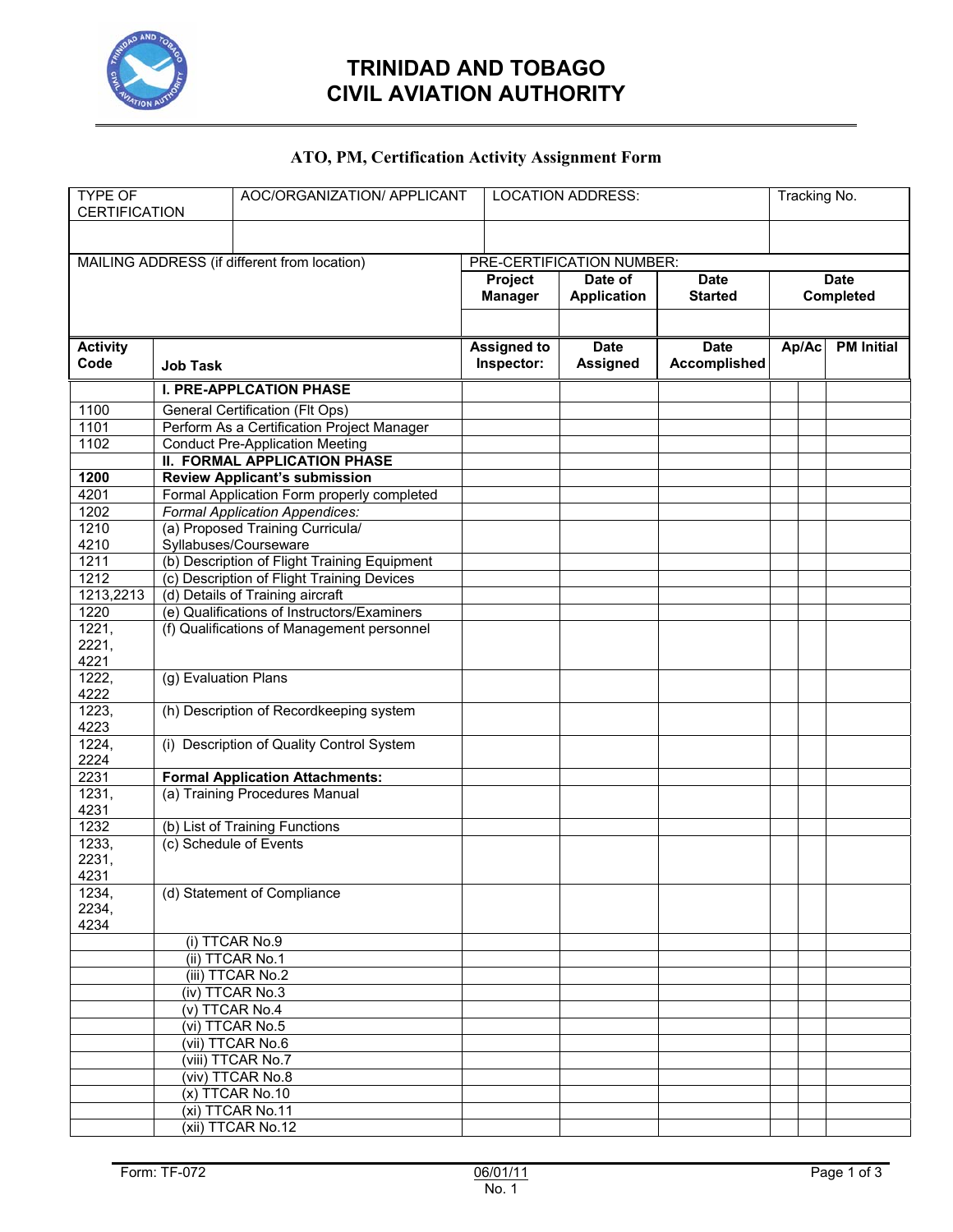

# **TRINIDAD AND TOBAGO CIVIL AVIATION AUTHORITY**

### **ATO, PM, Certification Activity Assignment Form**

|                           |                                                                         |                                  |                                |                                    |       | <b>Tracking No.</b> |                             |
|---------------------------|-------------------------------------------------------------------------|----------------------------------|--------------------------------|------------------------------------|-------|---------------------|-----------------------------|
| <b>Activity Code</b>      | III DOCUMENT EVALUATION PHASE                                           | <b>Assigned to</b><br>Inspector: | <b>Date</b><br><b>Assigned</b> | <b>Date</b><br><b>Accomplished</b> | Ap/Ac |                     | <b>PM</b><br><b>Initial</b> |
| 1225                      | (e) Documents of                                                        |                                  |                                |                                    |       |                     |                             |
|                           | purchase/Lease/Contracts                                                |                                  |                                |                                    |       |                     |                             |
| 1226<br>1227, 4227        | (f) Resumes of management personnel<br>(g) Vital Information Data Forms |                                  |                                |                                    |       |                     |                             |
| 1230                      | Evaluation of TTCAA Resources based                                     |                                  |                                |                                    |       |                     |                             |
|                           | on SOE                                                                  |                                  |                                |                                    |       |                     |                             |
| 1235, 2235,<br>4235, 5235 | <b>Formal Application Meeting</b>                                       |                                  |                                |                                    |       |                     |                             |
| 1239                      | Letter of Acceptance or Denial of                                       |                                  |                                |                                    |       |                     |                             |
|                           | Application                                                             |                                  |                                |                                    |       |                     |                             |
|                           | <b>ATO Personnel:</b>                                                   |                                  |                                |                                    |       |                     |                             |
| 1310                      | 1. Management Personnel                                                 |                                  |                                |                                    |       |                     |                             |
| 1311                      | 2. Examiners                                                            |                                  |                                |                                    |       |                     |                             |
| 1312                      | 3. Instructors                                                          |                                  |                                |                                    |       |                     |                             |
| 1313, 2313                | 4. Quality Control Personnel                                            |                                  |                                |                                    |       |                     |                             |
| 1314, 4314                | 5. Head of Training                                                     |                                  |                                |                                    |       |                     |                             |
| 1315                      | 6. Chief Flight Instructor                                              |                                  |                                |                                    |       |                     |                             |
| 1316, 4316                | 7. Chief Ground Instructor                                              |                                  |                                |                                    |       |                     |                             |
|                           | <b>Required Documents:</b>                                              |                                  |                                |                                    |       |                     |                             |
| 1321, 2321, 4321          | 1. Lease Agreements and Contracts                                       |                                  |                                |                                    |       |                     |                             |
| 1322                      | 2. Training agreement with another ATO                                  |                                  |                                |                                    |       |                     |                             |
| 1323                      | 3. Completed Application Form (ATO)                                     |                                  |                                |                                    |       |                     |                             |
| 1324, 2324, 4324          | 4. Schedule of Events                                                   |                                  |                                |                                    |       |                     |                             |
| 1325, 2325, 4325          | 5. Completed Compliance Statement                                       |                                  |                                |                                    |       |                     |                             |
| 1326                      | 6. Trainee's enrollment qualifications                                  |                                  |                                |                                    |       |                     |                             |
| 1327                      | 7. Certificate of Course Completion                                     |                                  |                                |                                    |       |                     |                             |
| 1328, 2328, 4328          | 8. Draft Training Specifications                                        |                                  |                                |                                    |       |                     |                             |
| 1330                      | <b>Evaluate Applicable Manual(s)</b>                                    |                                  |                                |                                    |       |                     |                             |
| 1331, 2331, 4331          | 1. Completed Training Procedures                                        |                                  |                                |                                    |       |                     |                             |
|                           | Manual                                                                  |                                  |                                |                                    |       |                     |                             |
| 1332, 2332                | 2. Completed Quality Control Policy and<br>Procedures Manual            |                                  |                                |                                    |       |                     |                             |
|                           | <b>Approved Programme for Maintenance</b><br>and Inspection of Aircraft |                                  |                                |                                    |       |                     |                             |
| 1341, 2341                | 1. MEL                                                                  |                                  |                                |                                    |       |                     |                             |
| 1342, 2342                | 2. Simulator Component Inoperative<br>Guide (SCIG)                      |                                  |                                |                                    |       |                     |                             |
|                           | <b>Training Programme</b>                                               |                                  |                                |                                    |       |                     |                             |
| 1310, 4310                | 1. Core Curriculum                                                      |                                  |                                |                                    |       |                     |                             |
| 1311, 4311                | 2. Specialty Curriculum                                                 |                                  |                                |                                    |       |                     |                             |
| 1312, 4312                | 3. Courseware                                                           |                                  |                                |                                    |       |                     |                             |
| 1313, 4313                | 4. Training Records                                                     |                                  |                                |                                    |       |                     |                             |
|                           |                                                                         |                                  |                                |                                    |       |                     |                             |